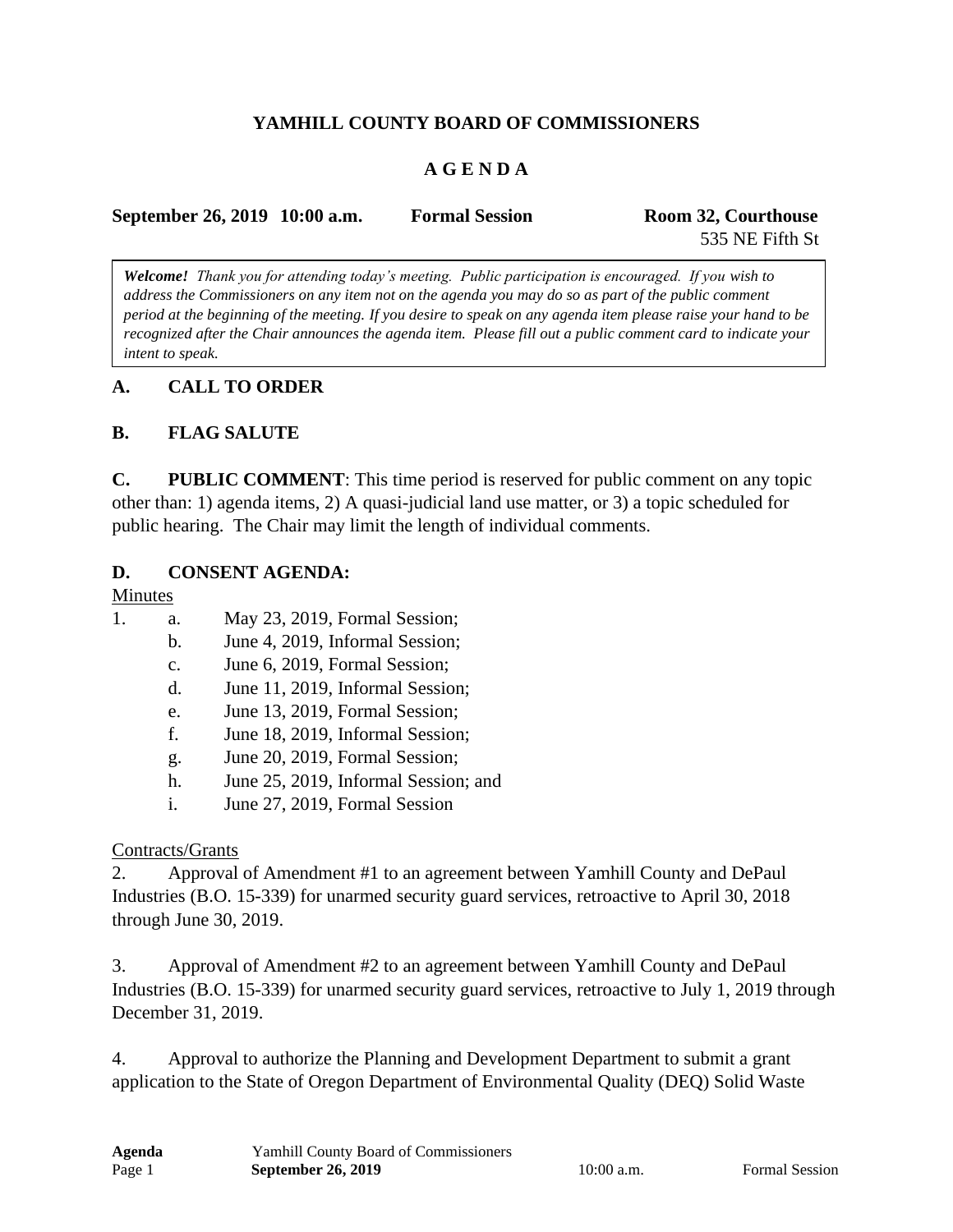Orphan Site, estimated amount of \$23,609, for the purpose of installing six (6) new gas monitoring probes at the closed Newberg Landfill.

5. Approval of Amendment #2 to Agreement #159833 (B.O. 19-222) between Yamhill County Health and Human Services and the Oregon Health Authority for public health services to include additional funding in the amount of \$158,086.

### Licenses

6. Approval of purchasing SQL Server and Windows DataCenter licenses in the amount of \$51,524.12 for the 2019-20 fiscal year.

## **Committees**

7. Approval of the reappointment of Gregory Tompkins to the Mental Health and Developmental Disabilities Advisory Committee for a term to expire May 2020.

8. Approval to appoint Commissioner Richard L. "Rick" Olson as the voting delegate for Yamhill County at the Federal Land Management Subcommittee Meeting.

### Surplus

9. Approval of declaring the following items as surplus from the Sheriff's Office to be purchased by a third-party for private purpose:

a. (1) – Glock 22 .40 cal. Gen 3 S/N KTX789

b. (3) - .40 cal. Magazines

## Misc.

10. Approval of authorizing agreements with the following grant recipients and awarding the 2019 Economic Development Small Grant and Strategic Investment Funds:

Strategic Investment Fund:

- a. Berger International \$64,600
- b. MacMarket \$64,600
- c. City of Willamina  $-$  \$20,674

## Small Grant Program:

- d. Carlton and Coast Tavern \$10,000
- e. Chehalem Center Association (Chehalem Cultural Association) \$10,000
- f. Chehalem Valley Chamber of Commerce \$10,000
- g. Flag & Wire Coffee Compnay \$10,000
- h. Yamhill County Tourism Partnership (Visit McMinnville) \$10,000

#### **E. OLD BUSINESS:** None.